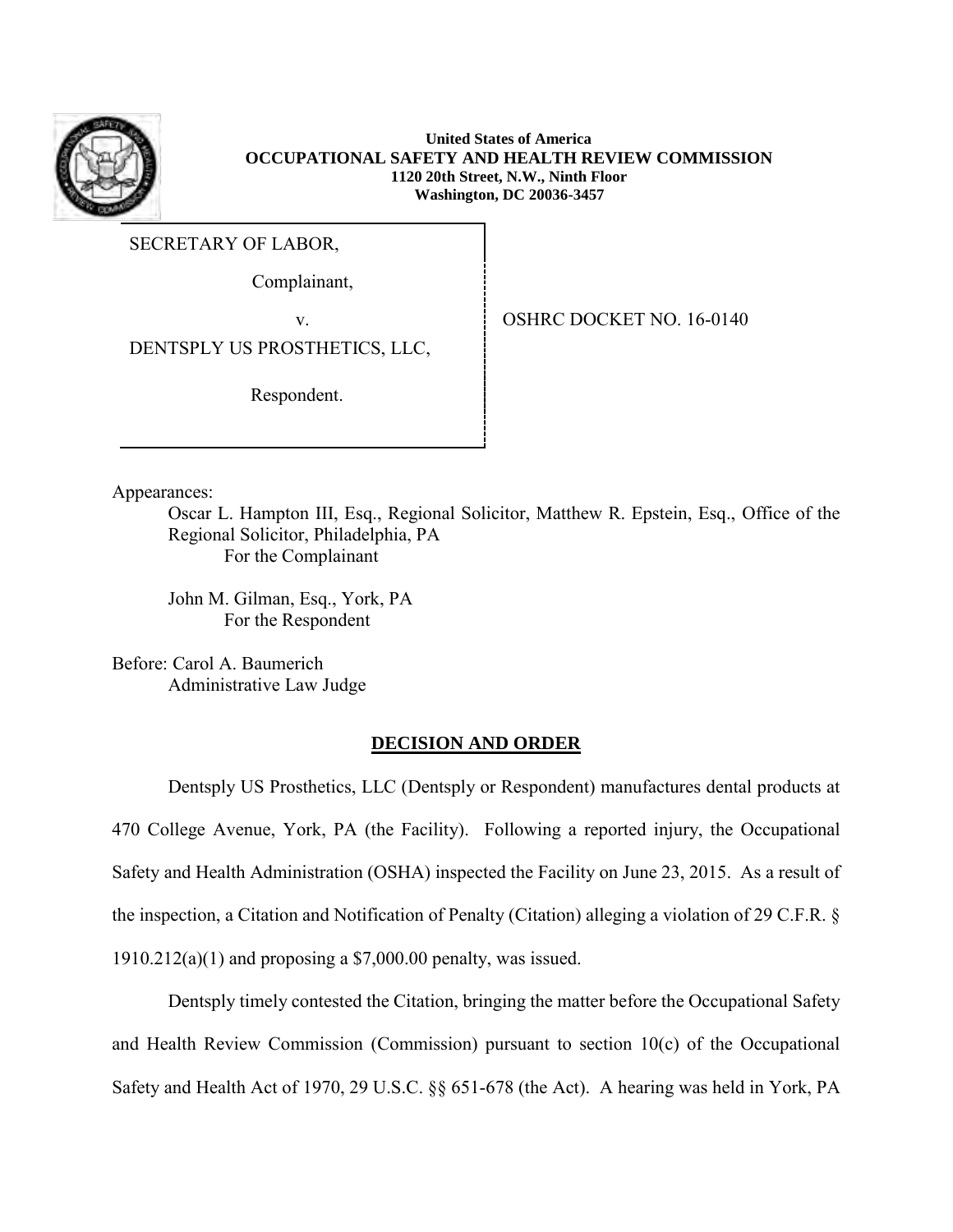on November 17 and 18, 2016. Both parties filed post-hearing briefs. For the following reasons, the Citation is affirmed and a \$7,000 penalty is assessed.

## *JURISDICTION*

Dentsply is an employer engaged in a business affecting interstate commerce within the meaning of section 3(5) of the Act. (Stip. A, B, F; Answer at 1.) Dentsply admitted that it employed the injured employee and that the Commission has jurisdiction over this proceeding. (Answer at 1; Tr. 49-51.) Based upon the parties' stipulations and the record, Dentsply is a covered business and the Commission has jurisdiction.

## *FACTUAL BACKGROUND*

Dentsply makes acrylic teeth and other dental products. (Tr. 17, 171-72, 175.) To do so, employees use various molds and presses. (Tr. 17-18; Jt. Ex. 2.) Some presses are manual and others are automatic. (Tr. 18, 34.) On June 17, 2015, an employee suffered an injury while working at one of the Facility's automatic presses referred to as Rotary Press No. 26 ("Press 26").<sup>1</sup> (Tr. 22, 124, 212-13.) To use Press 26, the employee first assembles a mold and then manually places it into the machine's loading area. (Tr. 17, 20-22, 26, 28, 39, 211, 269-70.) A sensor detects the mold and a "hook arm" activates automatically to push the mold into an area where the machine applies heat and tremendous pressure. (Tr. 34, 40, 42-44, 85, 114, 119, 122, 141-42, 215-16, 269.) Once the mold is inside this area, a separate "swing arm" comes down in front of it. (Tr. 161-62.) The machine compresses the mold before automatically pushing it out for the next stage in the production process. (Tr. 35, 227; Jt. Exs. 2, 4b.)

 $<sup>1</sup>$  The parties stipulated that the injured employee began work at Dentsply as a temporary employee</sup> referred by Adecco. (Tr. 170.) Adecco is a separate company Respondent used to recruit new hires. (Tr. 235, 242; Jt. Ex. 7 at 3; Resp't Br. at 3.)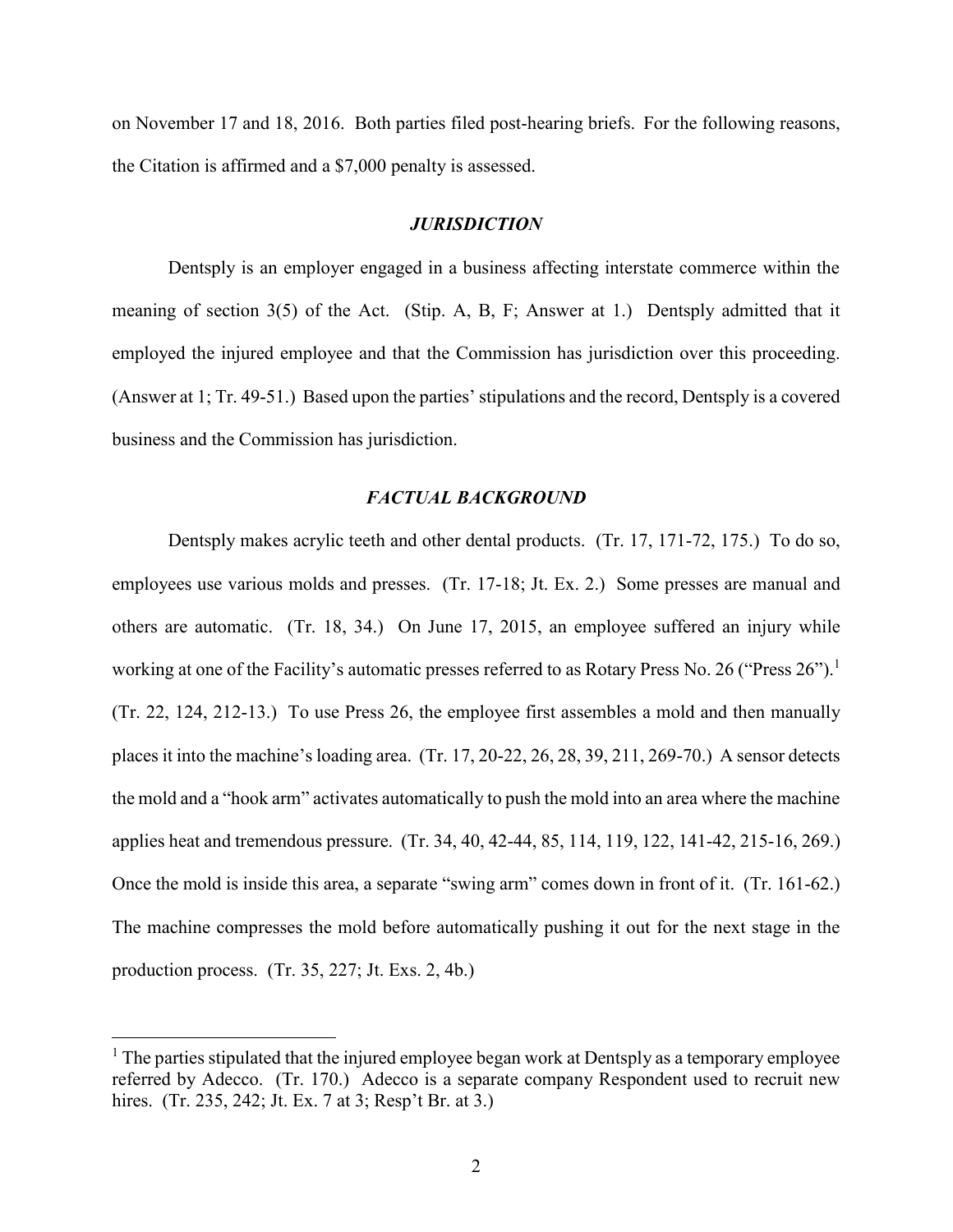Respondent required workers who would operate machinery like Press 26 to participate in a ninety-day training program. (Tr. 186, 192, 285-86, 303; Ex. R-1 at 3.) This program includes both classroom instruction as well as the assignment of a trainer to shadow and instruct the new worker. (Tr. 17-18, 182-84, 326; Jt. Ex. 8.) According to Respondent, the pace at which workers progressed through the training program varied somewhat depending upon skill. (Tr. 302-03.) At a minimum, however, Dentsply was to directly supervise workers for their first thirty days at the Facility. (Tr. 191, 285-86, 303; Ex. R-1 at 3.)

Despite this requirement for direct supervision, on the morning of the incident, a worker who started at Dentsply approximately two weeks earlier was assembling molds and placing them into Press 26 outside the presence of a supervisor. 2 (Tr. 17, 38-39, 47, 90, 134.) He was early in his training and had never worked with any automatic presses similar to Press 26 until the day before his injury. (Tr. 20, 37-38, 47, 90; Jt. Pre-Hr'g at 5.a; Stip. C.) According to his testimony, he arranged the materials in a mold and then moved it into the loading area. (Tr. 17, 29-30, 40.) At that point, his hand was somehow carried into the part of the machine that applies heat and pressure. (Tr. 30.) He tried to stop the machine but was unable to do so before the press clamped down on his hand. (Tr. 30, 45-46.) He could not free himself even after the machine was shut off. (Tr. 30, 249, 251.) As a result of the incident, he lost three fingers.<sup>3</sup> (Stip. G; Tr. 134.)

Dentsply notified OSHA of the injury and Compliance Office Jeffrey Haffner (CO) conducted a site inspection on June 23, 2016. (Tr. 74, 120.)

<sup>&</sup>lt;sup>2</sup> Neither the trainer nor the unit leader was present when the injury occurred. (Tr. 29; Jt. Ex. 3.)

 $3$  The parties stipulated that: "[employee], while operating Press Number 26 on June 17, 2015, suffered an injury and as a result of that injury three fingers on his left hand have been amputated, that is his index, middle and ring fingers on his left hand." (Tr. 134.)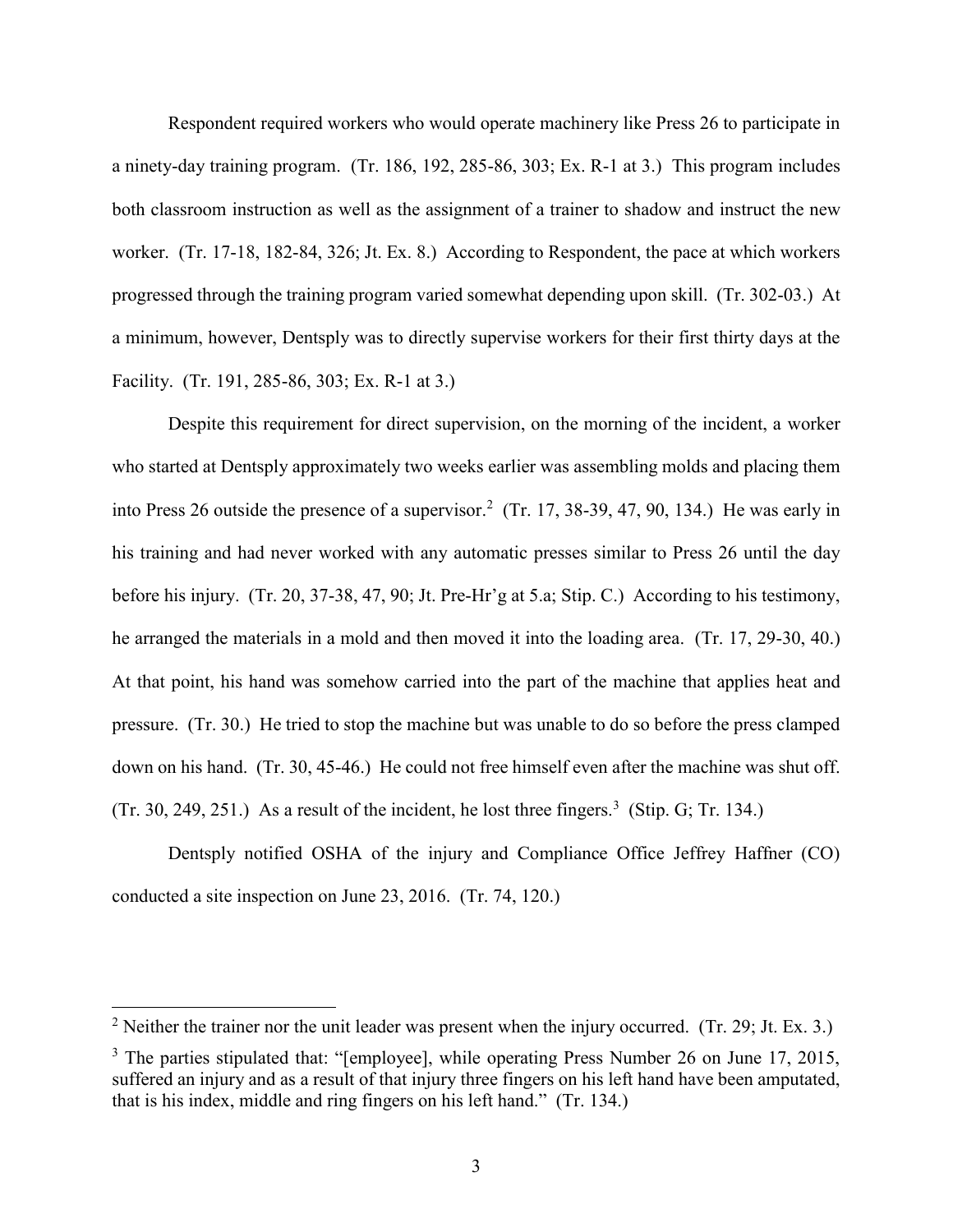## *DISCUSSION*

### *Applicability & Violation*

To establish a violation of any OSHA standard, the Secretary must prove that: (1) the cited standard applies; (2) its terms were violated; (3) employees were exposed to the violative condition; and (4) the employer knew or could have known with the exercise of reasonable diligence of the violative condition. (Jt. Pre-Hr'g Report at 6.a.) *See Astra Pharm. Prods., Inc*., 9 BNA OSHC 2126, 2129 (No. 78-6247, 1981), *aff'd in pertinent part*, 681 F.2d 69 (1st Cir. 1982). The Secretary has the burden of proving each of these elements by a preponderance of the evidence. *Id*.

In addition to these elements, to prove a violation of 29 C.F.R.  $\S$  1910.212(a)(1), the Secretary must also show that there was a hazard in a machine area. *Buffets, Inc*., 21 BNA OSHC 1065, 1066 (No. 03-2097, 2005) (Secretary must establish the rotating parts presented a hazard). This is necessary because  $\S 1910.212(a)(1)$  requires employers to guard against "hazards" in machine areas without providing specific ways to do so.<sup>4</sup> *Id.*; *Ladish Co.*, 10 BNA OSHC 1235, 1237 (No. 78-1384, 1981). So, the Secretary must show that the hazard results from the way the machine functions and how it operates. *Id*. The fact that it is possible for an employee to come into contact with a machine's moving parts alone is insufficient to show a hazard. *Id*. *See also Jefferson Smurfit Corp*., 15 BNA OSHC 1419, 1421 (No. 89-0553, 1991) (possibility of exposure to an unguarded nip point insufficient to sustain a violation).

<sup>&</sup>lt;sup>4</sup> Specifically, the standard requires:

One or more methods of machine guarding shall be provided to protect the operator and other employees in the machine area from hazards such as those created by point of operation, ingoing nip points, rotating parts, flying chips and sparks.

<sup>29</sup> C.F.R. § 1910.212(a)(1).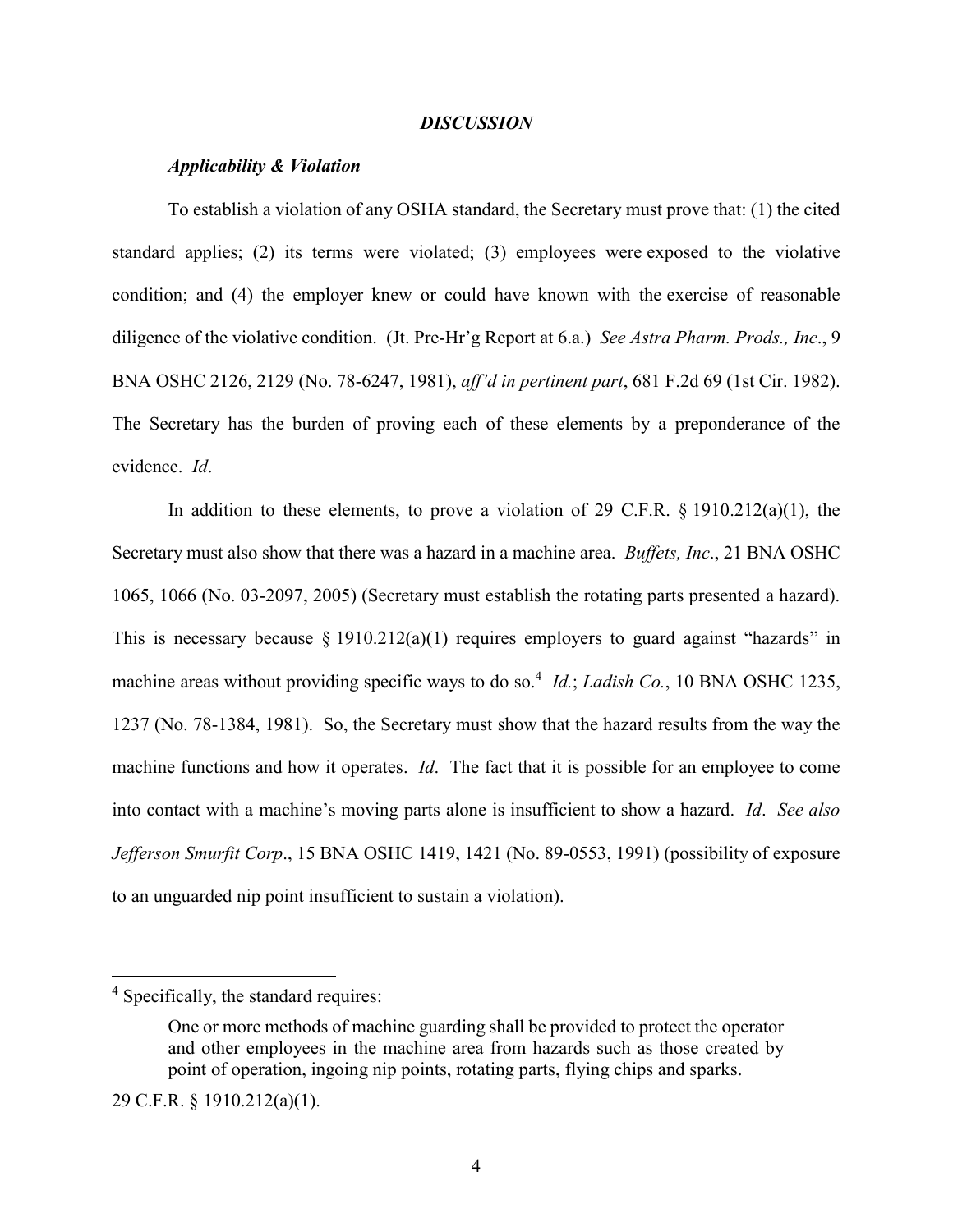The hazards presented by Press 26 were open and obvious even before anyone was hurt. (Jt. Ex. 2.) *See Ladish*, 10 BNA OSHC at 1237 (finding, in connection with an alleged violation of  $\S$  1910.212(a)(1), that the descending arm presented a "readily apparent" danger). Indeed, Respondent does not suggest that the machine was not hazardous or that it did not require guarding. (Tr. 223, 226; Jt. Ex. 2.) It recognized that Press 26 required training and supervision to be safely operated. (Tr. 182-92, 303; Ex. R-1.) Employees loaded the molds by hand just a short distance from where the machine automatically applied tremendous heat and pressure.<sup>5</sup> (Tr. 28; Jt. Exs. 2, 4b.) Thus, the manner in which employees operated Press 26 distinguishes this case from those relied on by the Respondent.<sup>6</sup> (Resp't Br. at 14-18.) The actual injury further shows the need for guarding in the machine area. *See A.E. Burgess Leather Co., Inc.,* 5 BNA OSHC 1096, 1097 (No. 12501, 1977) (finding that the occurrence of injuries, while not conclusive, is probative of whether a machine presents a hazard), *aff'd,* 576 F.2d 948 (1st Cir. 1978).

Having found that the machine area presented a hazard, we turn to whether Respondent violated the cited standard by, as the Secretary alleges, failing to: "effectively guard the point of operation on the Rotary Press #26 where employees place a disk into the press, thereby exposing

 $5$  On the day of the inspection Press 26 was not in operation. (Tr. 165.) The CO observed a similar machine, but he was unable to measure the exact distance between where the mold is placed by hand and where the heat and pressure is applied because that machine could not be locked out. (Tr. 137.) However, the videographic evidence supports the Secretary's position that it was a short distance. (Jt. Ex. 4b.) Further, the hook arm automatically engages directly beneath where the employee puts the mold. (Tr. 269; Jt. Ex. 4b.)

 $6$  In *Stacey Mfg. Co., Inc.*, 10 BNA OSHC 1534 (No. 76-1656, 1982), the materials were not placed by hand and the Secretary only showed that it was "not impossible" to be injured. 10 BNA OSHC at 1537 (upholding a violation of  $\S$  1910.212(a)(3)(ii) but vacating the citation item related to § 1910.212(a)(1)). Also, not on point is the ALJ decision, *Metal Shredders*, *Inc.*, No. 90-2273, 1992 WL 73639 (O.S.H.R.C.A.L.J. March 23, 1992). (Resp't Br. at 15.) In that case, employees occasionally removed guards for maintenance. 1992 WL 73639, at \*5. On such occasions, employees only came within three feet of the unguarded parts. *Id.* Here, employees came much closer to moving parts and the gap in the Lexan shield was always present.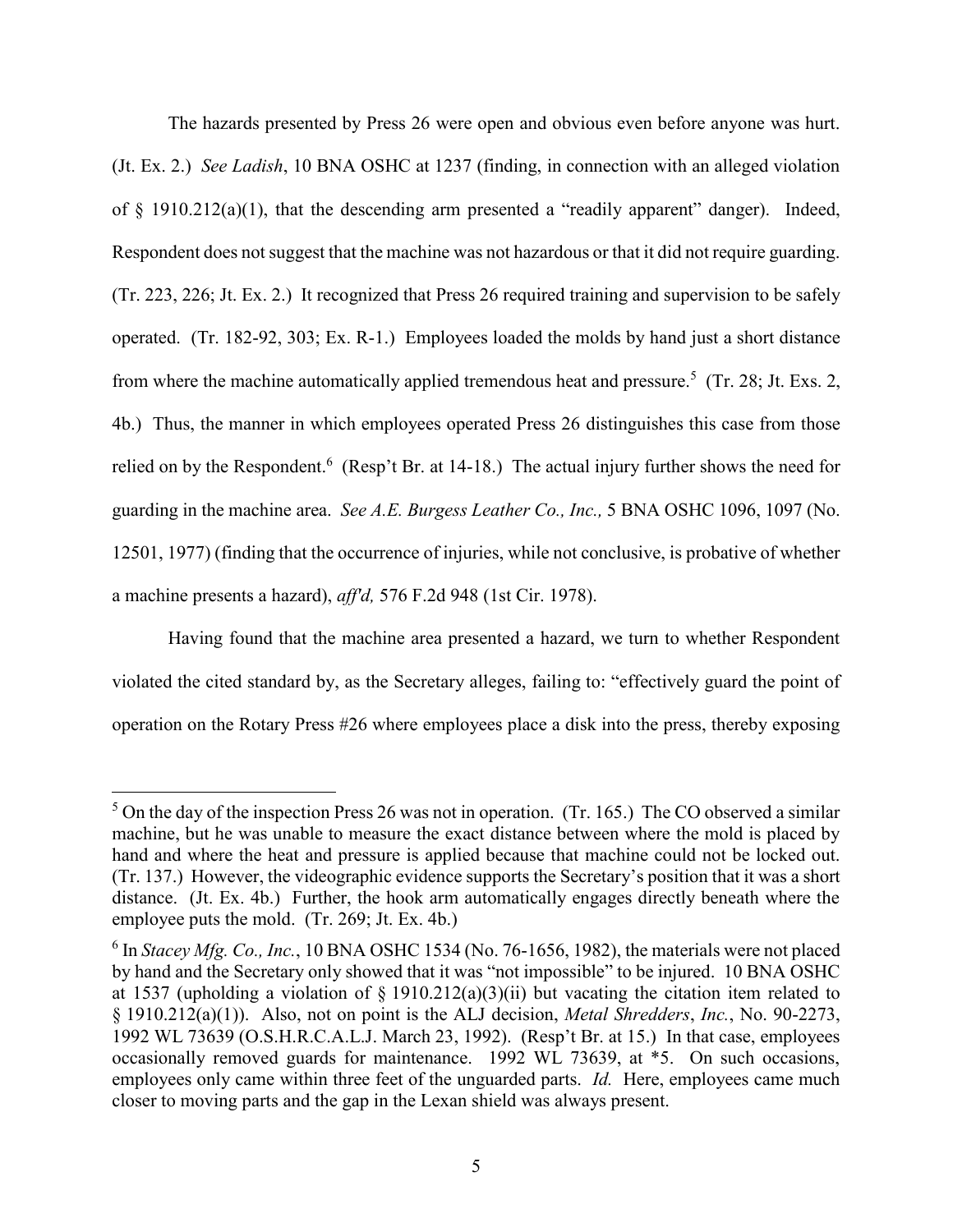employees to amputation injuries." (Jt. Ex. 1; Stip. D.) Respondent argues that Press 26 complied with the cited standard at the time of the accident. (Resp't Br. at 12.) Alternatively, it argues that if there was a violation, it resulted from unpreventable employee misconduct.<sup>7</sup> *Id.* at 23.

The cited standard requires employers to provide one or more methods of machine guarding: "to protect the operator and other employees in the machine area from hazards such as those created by point of operation, ingoing nip points, rotating parts, flying chips and sparks." 29 C.F.R. § 1910.212(a)(1). Employers must protect workers from hazards associated with the point of operation as well as other machine hazards. *Gen. Elec. Co*., 10 BNA OSHC 1687, 1690 (No. 77-4472, 1982); *Ladish*, 10 BNA OSHC at 1237 (guarding requirements apply to the moving parts of all types of industrial machinery). *"*Section 1910.212 is to be read as a whole and its provisions, particularly sections 1910.212(a)(1) and (a)(3)(ii), are to be construed together." *Stacey*, 10 BNA OSHC at 1536.

As described above, to complete the assigned work at Press 26, the employee first assembled a mold and then manually placed it in the machine's loading area. (Tr. 20-22, 28, 244.) A hook arm detects the mold and pushes it to where the machine applies heat and pressure. (Tr. 42, 85, 142-43, 269, 292.) The opening to this area was partially covered with a physical barrier the parties referred to as a Lexan shield. (Tr. 180, 223, 226.) This Lexan shield had a 3 1/8 inches by 4 ¾ inches opening to allow objects to go from the loading area into the press portion of the

<sup>&</sup>lt;sup>7</sup> Respondent also challenged the CO's overall credibility because he suffered a workplace injury. (Resp't Br. at 16 n.16.) This contention is rejected. Nothing in the CO's conduct, testimony, or demeanor disclosed a bias toward Respondent. Regarding all relevant facts, his testimony was corroborated by other witnesses and physical evidence. The CO's testimony was direct and credible.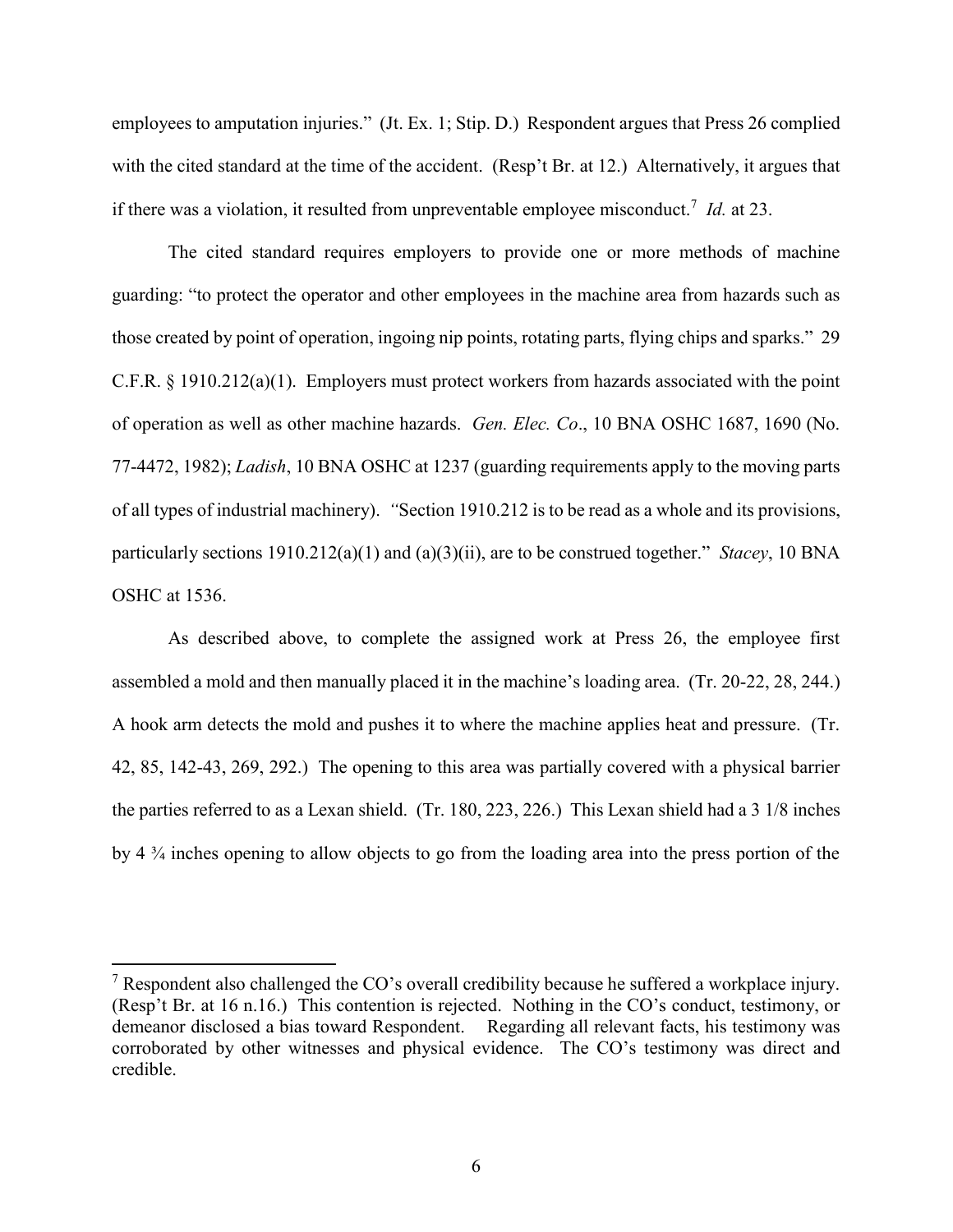machine.<sup>8</sup> (Tr. 86-87, 136, 228; Jt. Ex. 7 at 6-8.) After the mold is in the press area, a swing arm comes down and reduces the size of the opening in the Lexan shield. (Tr. 179-80, 229; Jt. Ex. 7.) However, even when the swing arm is completely down, a gap of approximately two inches in height between the top of the swing arm and the bottom of the Lexan shield remains.<sup>9</sup> (Tr. 229-30; Jt. Ex. 7.) And, because pressure starts being applied even before the swing arm is fully down, the total size of the opening is still a relevant consideration when determining whether there was an unguarded hazard in a machine area. 10 (Jt. Ex. 4b.)

Respondent argues that this opening does not violate the standard because it was the same size as the mold employees placed in the loading area. (Resp't Br. at 12.) While it is accurate to say that the opening was about the size of a correctly constructed mold, if an employee mistakenly forgot part of the mold, there would be a greater difference between the mold and the end of the Lexan shield.<sup>11</sup> (Tr. 228, 252, 292-93.) Further, because heat and pressure started to be applied even before the swing arm is down, employees were still at risk if their hand was on the side of the mold rather than the top. (Jt. Ex. 4.) This is more than a theoretical possibility because an

<sup>&</sup>lt;sup>8</sup> While the size of the cutout remained constant, the space an employee could reach into or be pushed into decreased as the press moved down on top of the mold. (Jt. Ex. 4b.)

<sup>&</sup>lt;sup>9</sup> The injured employee indicated that he was instructed to rotate the mold after placing it in the loading area. (Tr. 25-26.) Whether he was required to rotate the mold does not impact the size of the opening in the Lexan shield, which is undisputed. (Jt. Ex. 7.) Even if the mold was not supposed to be rotated, the work still brought employees' hands close to moving parts and a pinch point. (Jt. Exs. 2, 4b.)

<sup>&</sup>lt;sup>10</sup> Despite this evidence, Respondent argues that there was no evidence about "an absence of guarding on Press 26." (Resp't Br. at 12.) Both the CO and the plant manager acknowledged the gap in the Lexan shield. (Tr. 94, 168, 229-30, 233; Jt. Ex. 2.)

 $11$  According to the plant manager, the mold that the injured employee loaded into Press 26 just prior to his injury was shorter than the typical mold. (Tr. 293.)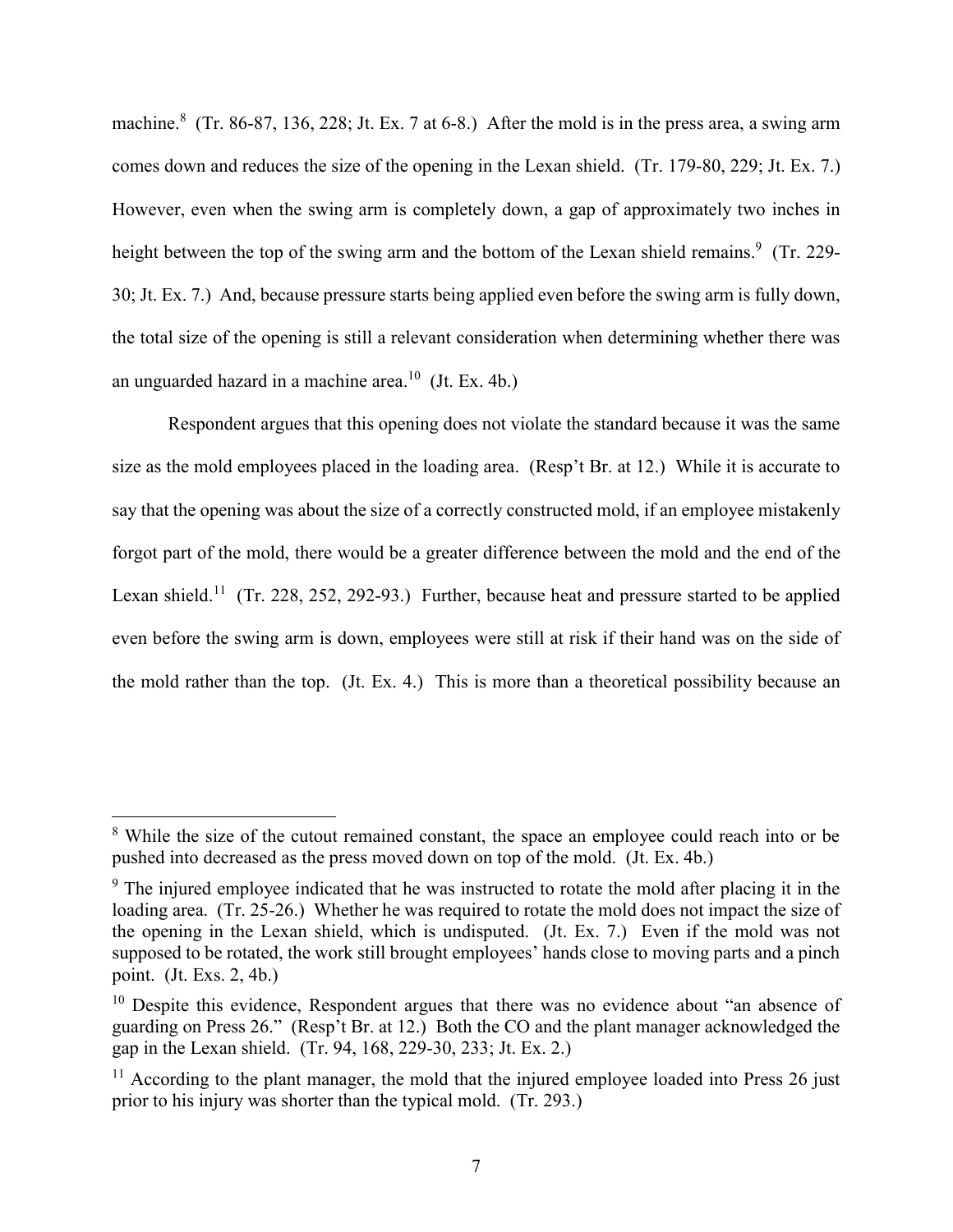employee's hand did, in fact, get through the opening and into the press portion of the machine even with the mold present.<sup>12</sup> (Stip. G; Tr. 134, 137.)

Respondent also suggests that the hook arm was a form of guarding. (Resp't Br. at 7-8.) The hook arm allowed workers to push the mold into the loading area rather than directly into the press. (Tr. 269.) This somewhat reduced the distance between the worker and the most dangerous part of the machine but it arguably presented its own hazard because it engaged automatically when an employee placed a mold in the loading area, even if an employee maintained contact with the mold. (Tr. 216, 269.) Nor did the hook arm physically preclude access to a machine area. *See Gen. Elec.*, 10 BNA OSHC at 1690 (finding that the point of operation must have a physical guard that does not depend upon correct employee behavior).

Respondent seems to recognize that neither the hook arm nor the Lexan shield prevented an amputation.<sup>13</sup> Still, it argues that there is no violation because the standard does not say that the guarding in place has to be effective. (Resp't Br. at 2, 10-12.) By its express terms, the standard requires the use of guarding that protects employees "in the machine area from hazards." 29 C.F.R. § 1910.212(a)(1). Although the standard permits various types of guarding, whatever method is

 $12$  The injured employee's testimony that he did not place his hand in the machine on purpose is credited. (Tr. 36.) The injured employee impressed me as a credible witness. He answered the questions presented at the hearing without hesitation and with candor, to the best of his recollection in light of the traumatic injury he experienced. Although the plant manager disputed the worker's account of how the injury occurred, the plant manager lacked direct knowledge of the incident and never talked with the injured employee about how the accident occurred. Rather, the plant manager believed that it was Respondent's Environmental, Health and Safety (EHS) Manager Michael Forte who talked with the injured employee. (Tr. 296, 299.) The plant manager's suggestion that the injured employee is a "liar" is unwarranted and rejected. (Tr. 303.)

<sup>&</sup>lt;sup>13</sup> Respondent's EHS Manager Forte acknowledged to the CO that Press 26's guarding was not effective. (Tr. 104, 141, 144, 278-79; Jt. Ex. 7.) Notably, Respondent failed to call the EHS Manager to rebut this or any other testimony, even though at the time of the hearing Mr. Forte remained employed as Respondent's EHS Manager. (Tr. 320-21.)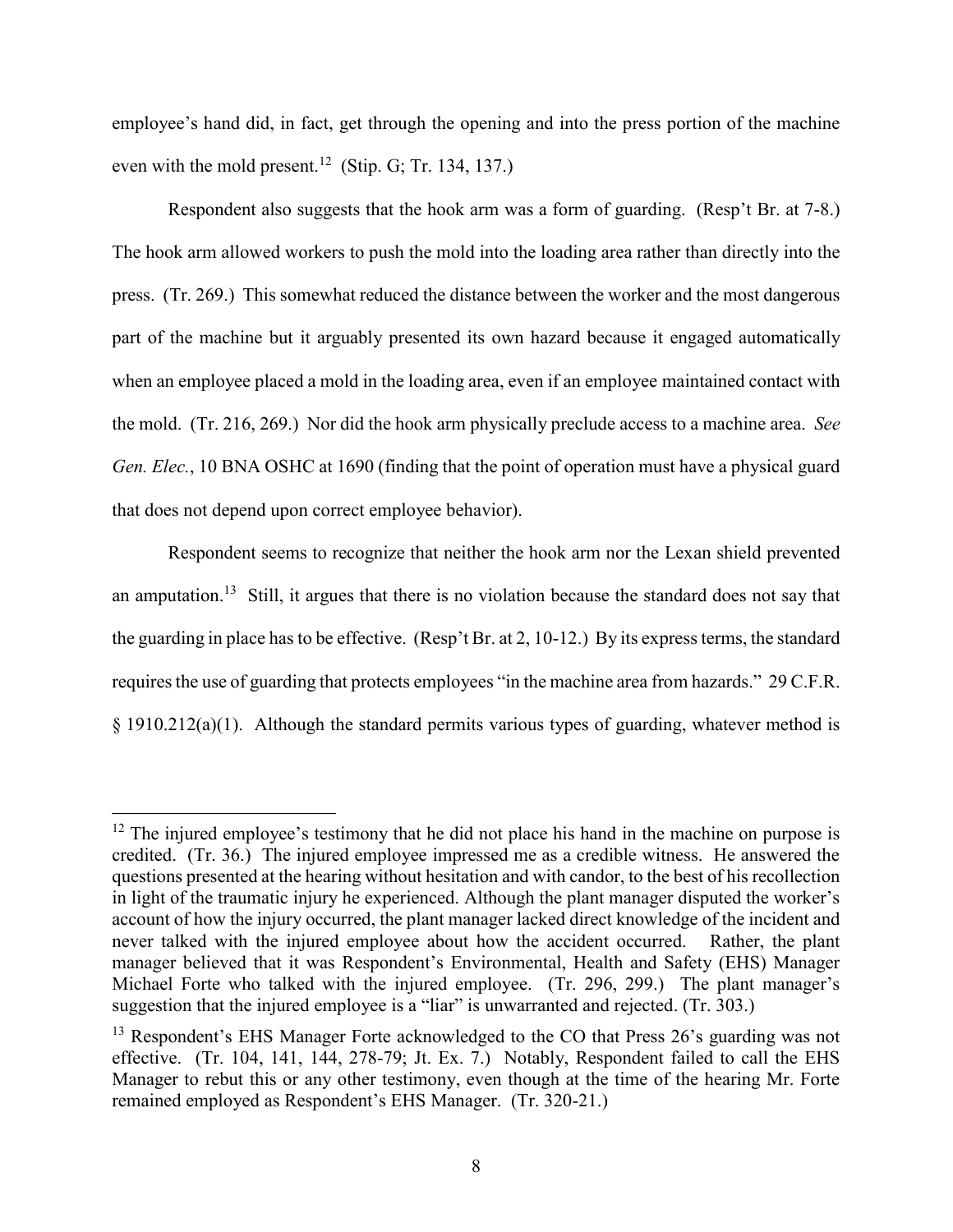chosen must offer protection.<sup>14</sup> *Hughes Bros.*, 6 BNA OSHC at 1833 ("Subsection (a)(1) clearly requires an employer to provide guarding devices that 'protect' his employees against machine hazards. Nothing in the standard suggests that employees may be left with only partial protection from machine hazards"); *True Drilling Co. v. Donovan*, 703 F.2d 1087, 1090 (9th Cir. 1983) (noting that the guarding must be "efficacious and safe"). Thus, the standard requires more than the mere presence of guarding.

The plant manager indicated that employees were trained to remove their hands after placing the mold in the loading area.<sup>15</sup> (Tr. 183, 248, 257, 324.) But, even when adhering to company policy, employees operating Press 26 came close to the point of operation. (Tr. 27-28; Jt. Ex. 7.) The standard does not require an employee's hands to actually be in the point of operation for guarding to be necessary. *Oberdorfer Indus.,* 20 BNA OSHC 1321, 1328 (No. 97- 0469, 2003) (consol.) (finding exposure to a hazard and a violation of  $\S$  1910.212(a)(1) when employees had their hands three to eight inches from the unguarded parts); *Sheet Metal Specialty Co.*, 3 BNA OSHC 1104, 1105 (No. 5022, 1975) (finding exposure in connection with a violation of 29 C.F.R. § 1910.212(a)(3)(ii) when press brake operator positioned sheet in the die and held it within twelve inches of the point of operation). *Cf. Syntron, Inc.*, 11 BNA OSHC 1868 (No. 81-

 $14$  In support of its argument that the cited standard does not address the efficacy of guards, Respondent cites a non-precedential decision, *Roberts Consolidated Industries, Inc*., No. 80-2423, 1981 WL 19359 (O.S.H.R.C.A.L.J. March 24, 1981) (consolidated). (Resp't Br. at 12.) This case does not support Respondent's position that the Secretary had to show that the machine was "unguarded." *Id.* Rather, it makes plain that the standard must be interpreted to: "effectuate and not hinder the statutory purpose of employee protection." 1981 WL 19359, at \*16, citing *Hughes Bros*., 6 BNA OSHC 1830, 1833 (No. 12523, 1978). The judge ultimately concluded that in the case of one of the machines, the guarding "fully protected employees." *Id.* Notably, employees were not required to push a container into the press at issue in *Roberts*. *Id.* Here, employees were required to load the mold next to an opening in the Lexan shield. (Tr. 25-28; Jt. Ex. 4b.) As the Commission held in *Hughes Brothers*, partial protection from hazards does not satisfy the standard's requirements. 6 BNA OSHC at 1833.

<sup>&</sup>lt;sup>15</sup> As noted above, the injured employee had not yet completed his training. (Tr. 17.)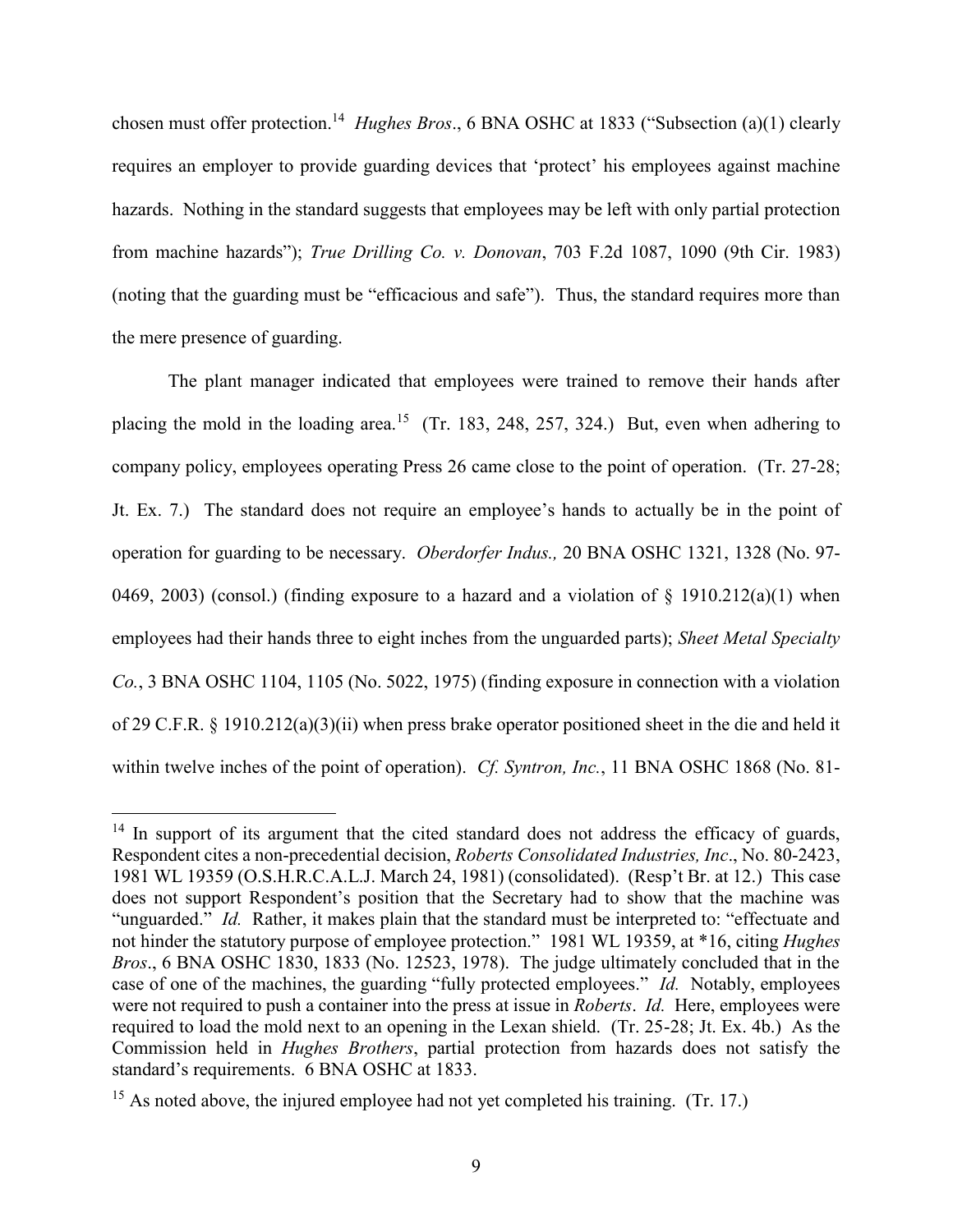1491-S, 1984) (distance of one foot insufficient to show exposure in light of how the machine functions and is operated). Rather, the cited standard requires protection from hazards in the "machine area." 29 C.F.R.  $\S$  1910.212(a)(1). Employees placed the molds on top of moving parts and close to an undisputed pinch point.<sup>16</sup> (Jt. Exs. 2, 4b.)

Thus, the incomplete Lexan shield, even when combined with the machine's other features and the Respondent's policies (if they had been fully followed), did not provide employees with the required protection from a hazard in a machine area. (Tr. 29, 94, 99, 141; Jt. Ex. 7 at 6; Ex. R-1 at 3.) *See Riverdale Mills Corp.*, 29 F. App'x. 11 (1st Cir. 2002) (finding that employer's failure to adequately guard the machine was demonstrated by an employee's hand going into a machine). Accordingly, the Secretary established that the cited standard applies and that Respondent violated it.

## *Exposure*

 $\overline{a}$ 

An employee was actually exposed to the hazard presented by the violation when Press 26 crushed his hand.<sup>17</sup> (Tr. 134; Stip. G.) Even without the injury, the regular course of work brought employees extremely close to part of the machine that applied heat and could sever bones. (Tr. 22, 28; Jt. Exs. 2, 4b.) As noted above, once the employee placed the mold by hand into the loading

<sup>16</sup> Neither *Rockwell International Corp.*, 9 BNA OSHC 1092 (No. 12740, 1980) nor *Auto Shred Recycling LLC*, 18 BNA OSHC 1515 (No. 97-2050, 1998) (ALJ) compels a different result. (Resp't Br. at 13-14.) As a preliminary matter, *Rockwell* involved a violation of a different standard and was partially over-ruled by *George C. Christopher & Sons, Inc.*, 10 BNA OSHC 1436 (No. 76-647, 1982). Moreover, in *Rockwell* the moving parts were so slow that even if an employee directly entered the point of operation, the Secretary did not establish that there would be an injury. 9 BNA OSHC at 1097-98. Press 26 was not so forgiving. Nor is the non-precedential decision *Auto Shred* persuasive. There, the employee did not have to come close to moving parts and was injured as a result of circumventing the guarding present. 18 BNA OSHC at 1516. Press 26 had an incomplete Lexan shield and the work required close access to moving parts.

<sup>&</sup>lt;sup>17</sup> While the evidence showed only one injury on Press 26, this "does not preclude a finding of employee exposure." *See Consol. Alum. Corp.*, 9 BNA OSHC 1144, 1156 (No. 77-1091, 1980).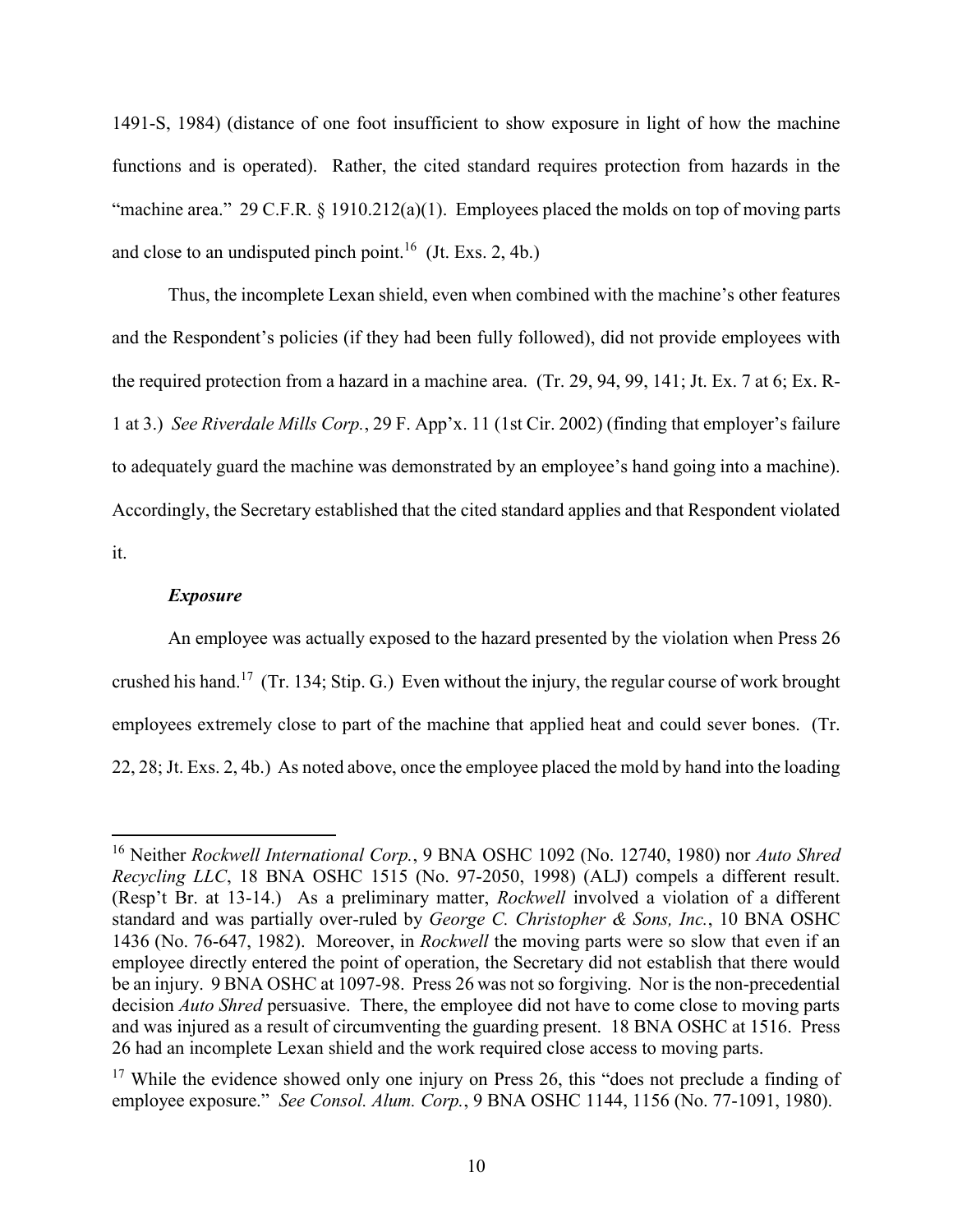area, the hook arm pushed it on to the next area of the machine. (Tr. 28, 141-42, 269; Jt. Ex. 4b) This occurred regardless of whether an employee was still touching the mold. (Tr. 142, 292.) Further, although the swing arm reduced the size of the opening, there was sufficient room between the top of the swing arm and the Lexan shield for a hand to pass into the machine's most dangerous part. 18 (Jt. Exs. 2, 7, 4b.)

Respondent counters that its policies kept employees from being exposed to any hazard. (Resp't Br. at 18-20; Tr. 244-45, 248.) As a preliminary matter, there is no dispute that a critical aspect of Respondent's program was not being adhered to on the day of the incident—the injured employee worked the automatic press without direct supervision.<sup>19</sup> (Tr. 29.) More importantly, even if the injured employee had been directly supervised, the cited standard does not permit guarding by work rules. 20 *Akron Brick and Block Co*., 3 BNA OSHC 1876, 1877-78 (No. 4859, 1976) (work rules relating to the use of a safety switch and hook were not a method of guarding contemplated by § 1910.212(a)(1)); *Riverdale Mills Corp.*, 29 F. App'x. 11 (1st Cir. 2002)

<sup>18</sup> Neither *South Dakota Beverly Enterprises, Inc*., 21 BNA OSHC 1037 (No. 01-212, 2005) (consolidated), nor *Skydyne, Inc.*, 11 BNA OSHC 1753 (No. 80-5422, 1984), requires a different result. In *Beverly* there were no injuries and there was evidence that the lack of machine guarding did not present a hazard. 21 BNA OSHC at 1038-39. *Skydyne* differed legally, in that another standard was cited, and factually, because the press was operated manually and there was evidence that employees would not be able to get their hands into the machine. 11 BNA OSHC at 1755 Unlike *Skydyne* and *Beverly*, the record here includes details about how operations required employees to come near moving parts, including an ingoing nip point, as well as evidence of a serious injury. (Tr. 22, 28; Jt. Exs. 2, 4b.)

 $19$  It is unclear how long or why the employee was left unsupervised. (Tr. 90.) The injured employee thought the trainer went to the restroom. (Tr. 29.) Respondent's internal accident report does not mention the trainer but indicates that the unit leader had stepped away to get something. (Jt. Ex. 3 at 1; Tr. 326.) Neither the trainer nor the injured employee's immediate supervisor, the unit leader, testified and Respondent did not offer any other evidence to explain the lack of supervision. (Tr. 325-26.)

 $20$  While not exhaustive, the standard provides examples of potentially acceptable guarding methods: "barrier guards, two-hand tripping devices, electronic safety devices." 29 C.F.R. § 1910.212(a)(1). Training and instruction are addressed by other standards.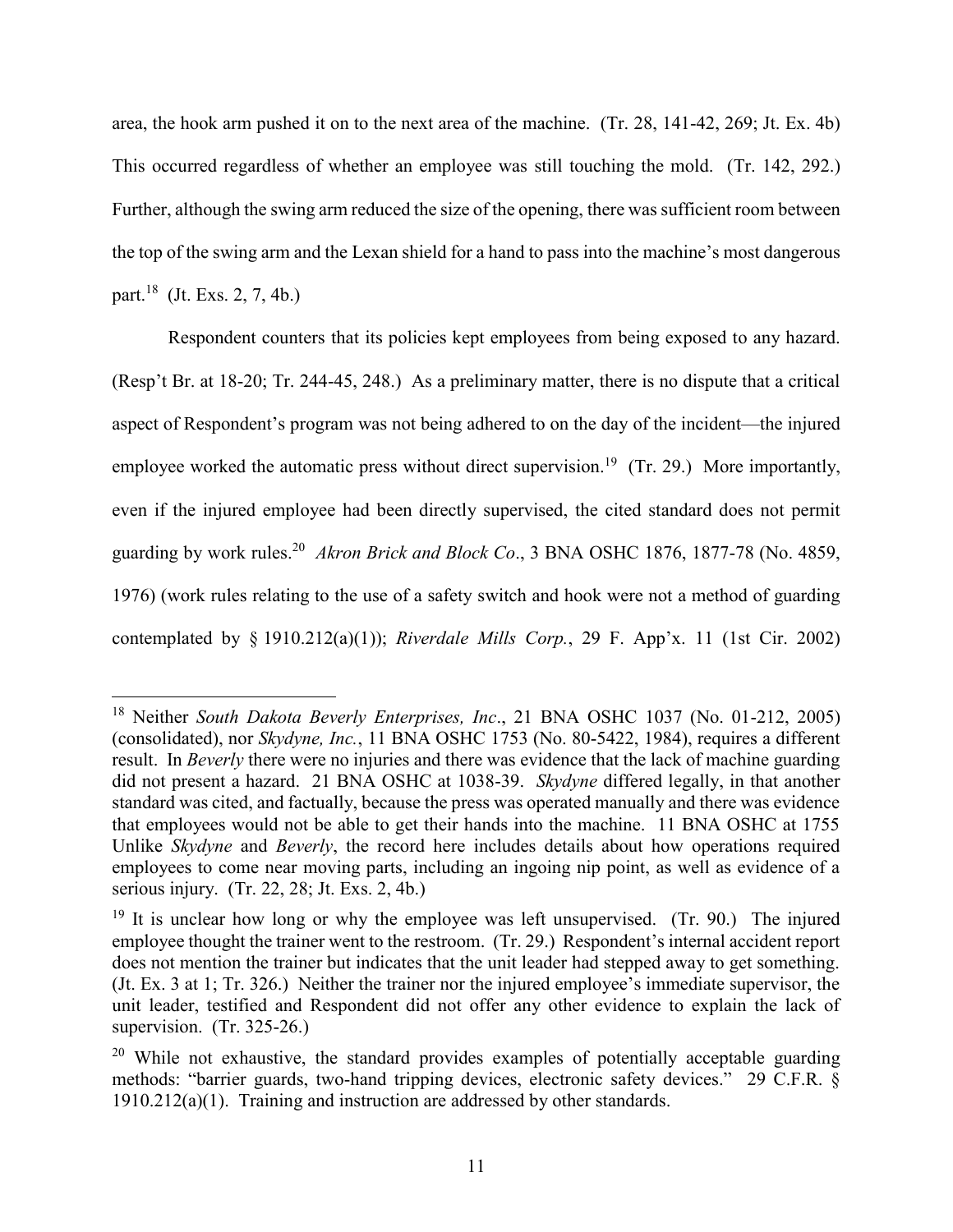(unpublished) (upholding a violation of  $\S$  1910.212(a) because the method of guarding was insufficient). "[T]he standard is plainly intended to eliminate danger from unsafe operating procedures, poor training, or employee inadvertence." *Signode Corp.*, 4 BNA OSHC 1078, 1079 (No. 3527, 1976) (upholding a violation of § 1910.212(a)(1)).

Further, Respondent's work rule referred specifically to the point of operation. But, the cited standard is not limited to point of operation hazards. *Gen. Elec.*, 10 BNA OSHC at 1690; *Ladish*, 10 BNA OSHC at 1237. It requires guarding of "machine areas." 29 C.F.R. § 1910.210(a)(1). And, Respondent required an employee to place the mold on top of a sensor that engaged automatically and near a point of operation that was only partially guarded. (Tr. 24; Jt. Ex. 2; Ex. R-2.) Thus, even if the standard permitted employers to rely on employee behavior in lieu of guarding, Respondent's instructions did nothing to lessen exposure in a machine area. (Tr. 22, 28.) *See S & G Packaging Co*., 19 BNA OSHC 1503, 1508 (No. 98-1107, 2001) (finding work rules insufficient to show unpreventable employee misconduct in connection with a violation of § 1910.212(a)(1)); *Con Agra Flour Milling Co.,* 16 BNA OSHC 1137, 1150 (No. 88-1250, 1993) (guarding violation found where employees worked 1 to 1.5 feet away from unguarded moving parts), *partially rev'd on other grounds*, *Reich v. Con Agra Flour Mill Co.*, 25 F.3d 653 (8th Cir. 1994) (not reviewing the guarding violation).

## *Knowledge*

The knowledge element requires a showing that the employer knew, or with the exercise of reasonable diligence could have known, of the violative condition. *See e.g., Revoli Constr. Co.,*  19 BNA OSHC 1682, 1684 (No. 00-0315, 2001). The opening in the Lexan shield was plainly visible and should have been seen by multiple supervisors. (Jt. Ex. 2.) For example, a supervisor worked adjacent to the injured employee and another manager operated Press 26 himself. (Tr. 28,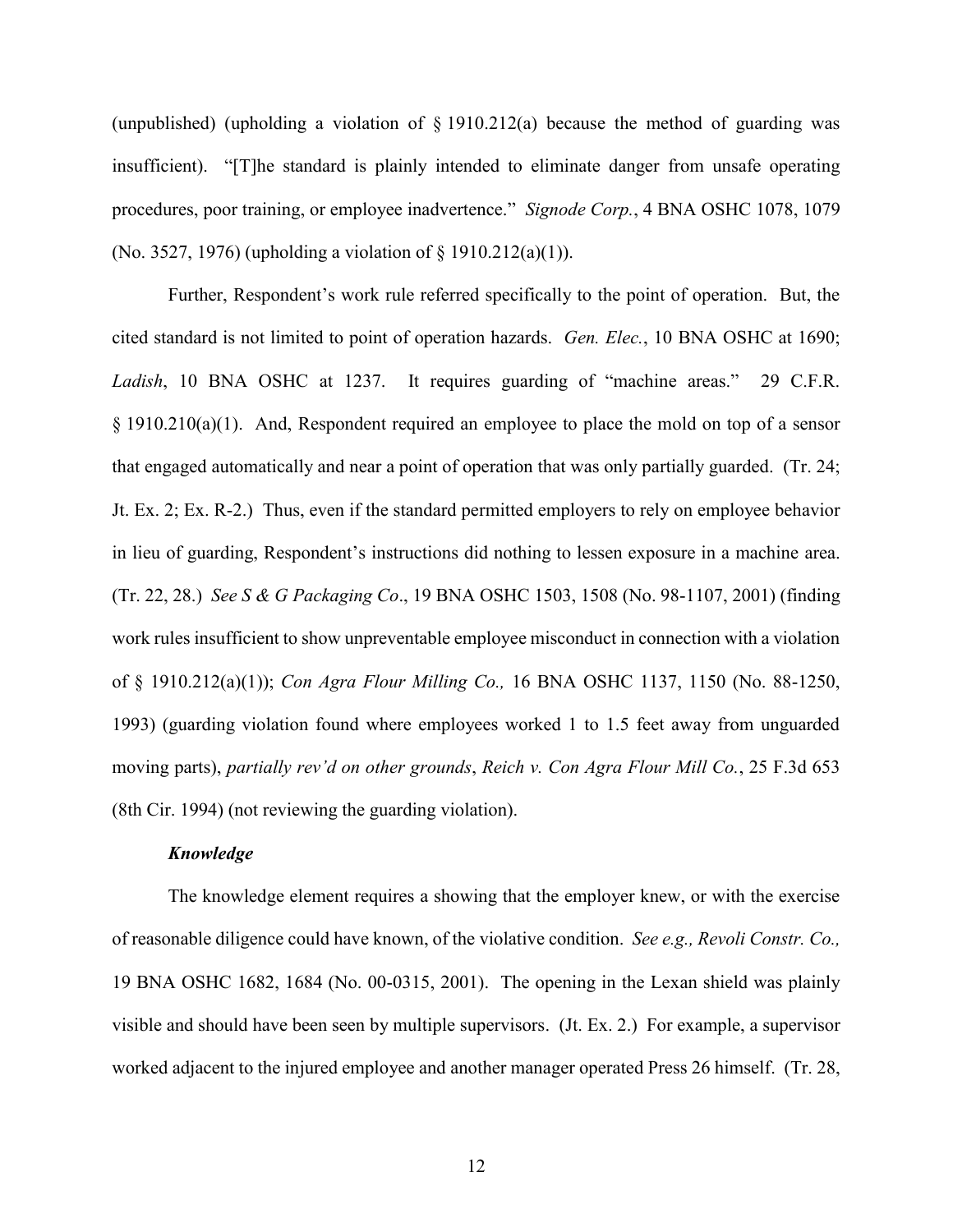92; Jt. Ex. 7 at 6.) *See Nordam Grp.,* 19 BNA OSHC 1413, 1417 (No. 99-0954, 2001) (finding knowledge when conditions were in plain view and supervisor was regularly in the area), *aff'd*, 37 F. App'x 959 (10th Cir. 2002) (unpublished); *MCC of Florida, Inc.*, 9 BNA OSHC 1895 (No. 15757, 1981) (same). In addition, the plant manager indicated that the machine was checked for maintenance, including the guarding, every six months. (Tr. 196-97, 201, 279, 284; Jt. Ex. 6.) This is sufficient to show actual or constructive knowledge of the violative condition.<sup>21</sup> See Am. *Airlines, Inc*., 17 BNA OSHC 1552, 1555 (No. 93-1817, 1996) (consolidated) (finding knowledge when conditions were in plain view and supervisory personnel were present).

Respondent also argues that it did not know that Press 26 was unsafe. (Resp't Br. at 21.) As a preliminary matter, the record does not support this statement. The machine was labeled with a caution sign, Respondent required training and supervision for its operation, and told employees not to put their hands in the press. (Tr. 35, 186, 189; Jt. Ex. 2.) More importantly, the Secretary does not need to show that the employer was actually aware that a condition violates the cited standard. *Phoenix Roofing, Inc.*, 17 BNA OSHC 1076, 1079-80 (No. 90-2148, 1995), *aff'd*, 79 F.3d 1146 (5th Cir. 1996) (unpublished). Awareness of the condition itself satisfies the test. *Id*. Respondent had such awareness. It knew that Press 26 presented hazards and was aware of the

 $21$  The open and obvious nature of the gap distinguishes the present matter from the ALJ decision relied on by Respondent, *Evergreen Technologies, Inc.*, 18 BNA OSHC 1528 (No. 98-0348, 1998) (ALJ). (Resp't Br. at 11, 14, 18-19.) In *Evergreen*, there was no dispute that the moving part required guarding but the Secretary failed to show that the Respondent knew, or should have known, that the necessary guarding had become detached. 18 BNA OSHC at 1529.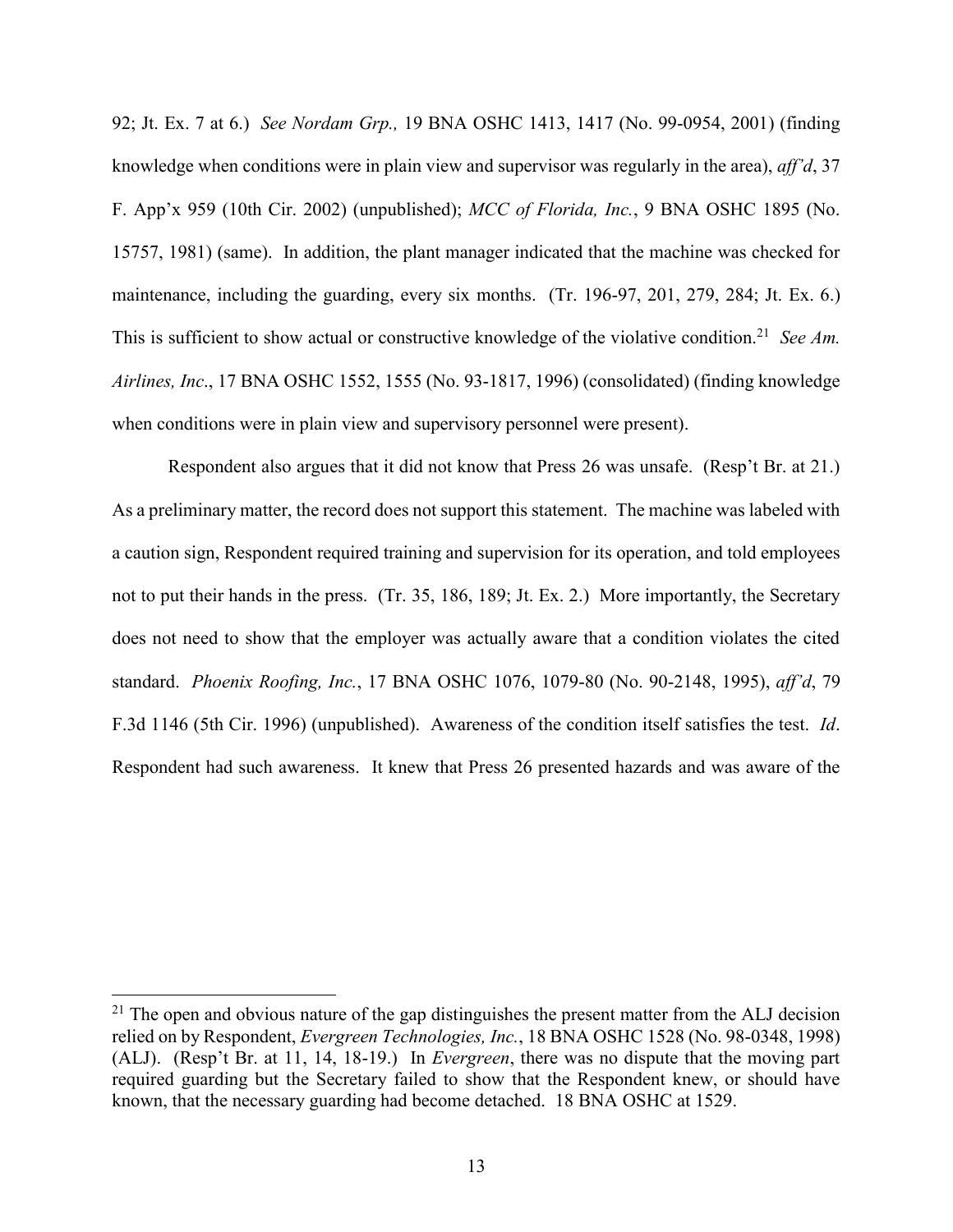gap in the Lexan shield.<sup>22</sup> (Jt. Ex. 2 at 1; Ex. R-1 at 3.) Further, the gap was obvious and therefore capable of being discovered by a reasonably diligent employer.<sup>23</sup> *See Hamilton Fixture*, 16 BNA OSHC 1073, 1089 (No. 88-1720, 1993) (finding an employer is chargeable with knowledge of conditions which are plainly visible to its supervisory personnel), *aff'd*, 28 F.3d 1213 (6th Cir. 1994) (unpublished).

Respondent failed to rebut any element of the Secretary's prima facie case. Respondent did not call the EHS Manager, the trainer who was supposed to be supervising the injured employee at the time of the incident, or the unit leader.<sup>24</sup> See Well Solutions, Inc., Rig No. 30, 17

 $22$  Respondent offered a document titled Client Safety Evaluation, prepared by Adecco, that was part of the agreement under which Adecco supplied workers for Respondent's Facility. (Tr. 242; Ex. R-1.) It notes generally that there are many hazards associated with moving machinery parts and also specifically indicates that workers will not operate machines until after four weeks of on the job training with a supervisor. (Ex. R-1 at 3.) The document does not support Respondent's claim that it lacked knowledge of the violative condition. Further, even if Adecco had concluded that Press 26 was appropriately guarded and could be operated by an unsupervised worker just two weeks into his ninety-day training period, this would not impact Dentsply's own liability for the violation. The Commission has long held that legal duties for compliance with the Act cannot be contracted away to third parties. *See, e.g., Baker Tank Co.* 17 BNA OSHC 1177, 1179 (No. 90- 1786-S, 1995).

<sup>&</sup>lt;sup>23</sup> Nor is there any suggestion that the cited standard was invalidly promulgated or not published in the Code of Federal Regulation. *See Faultless Div., Bliss & Laughlin Indus., Inc. v. Sec'y of Labor,* 674 F.2d 1177, 1186 (7th Cir. 1982) (construing machine guarding requirement as "sufficiently specific ... to reasonably apprise [the employer] in clear terms" of the conduct required); *Ralston Purina, Co.*, 7 BNA OSHC 1302, 1304 (No. 76-2551, 1979) (noting that the requirements of  $\S$  1910.212(a)(1) are "self-explanatory and clearly ascertainable"). Due process necessitates that the employer receive a "fair and reasonable warning; it does not demand that the employer be *actually aware* that the regulation is applicable … ." *Am. Bridge Co.,* 17 BNA OSHC 1169, 1172 (No. 92-0959, 1995) (emphasis in original).

 $24$  There is no evidence that any of these individuals were unavailable at the time of the hearing. (Tr. 278-79, 295, 306, 320-21, 325-26.) It is reasonable to infer that if Respondent's EHS Manager, the injured employee's trainer, or the injured employee's immediate supervisor, the unit leader, had information disputing the testimony of the Secretary's witnesses or rebutting the Secretary's prima facie case, Respondent would have called these individuals to testify. *See Capeway Roofing Sys. Inc*., 20 BNA OSHC 1331, 1342-43 (No. 00-1986, 2003).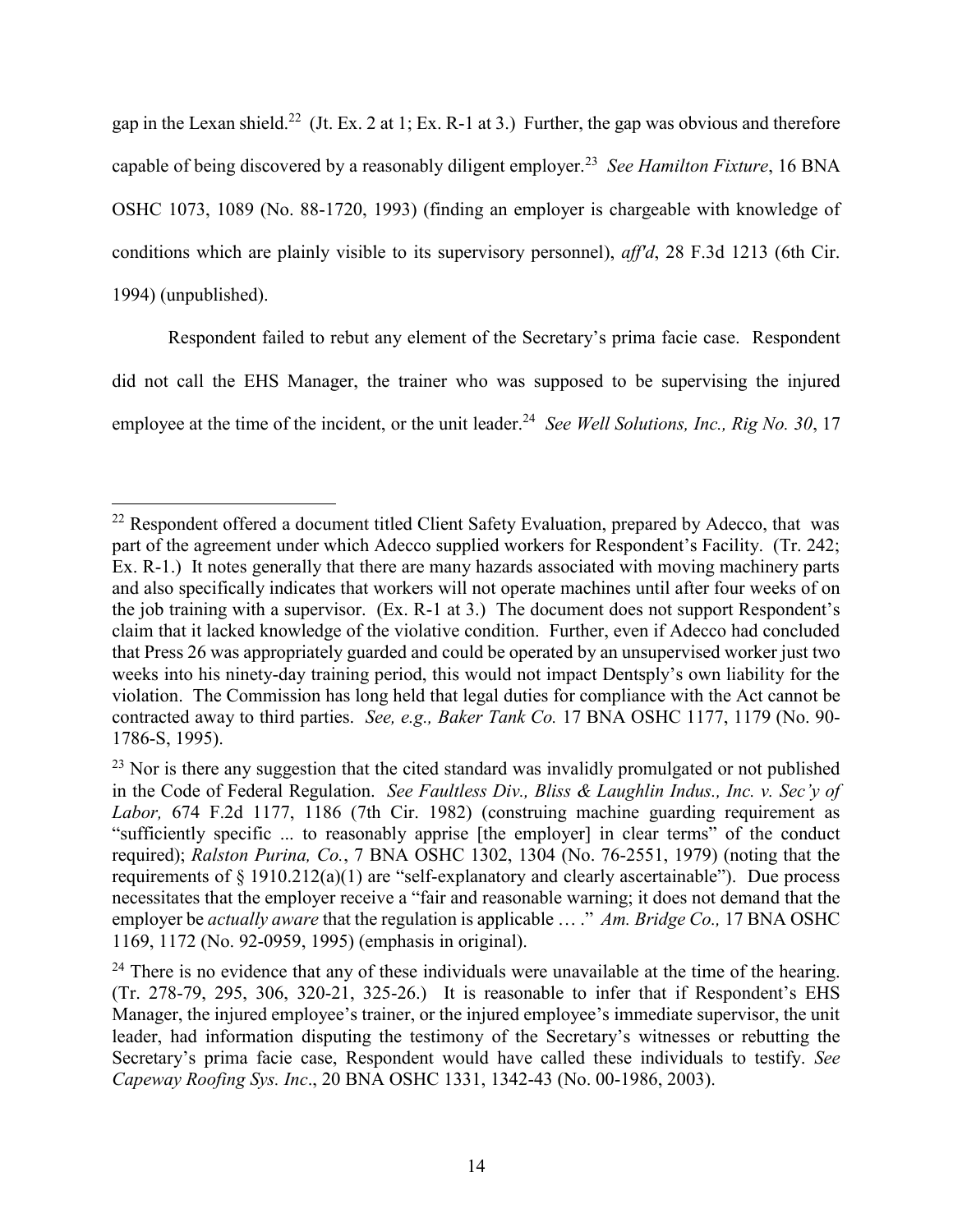BNA OSHC 1211, 1214-15 (No. 91-340, 1995) (holding that the Secretary can rely on the "best available evidence" and even a slim showing of a prima facie case is sufficient absent rebuttal by the party who has "full possession of all the facts"); *Kaspar Electroplating Corp*., 16 BNA OSHC 1517, 1521-22 (No. 90-2866, 1993) (evidence cited by employer did not rebut Secretary's evidence that hazard was accessible). There is no dispute that there was a gap in the Lexan shield, employees had access to this gap, and the incomplete guarding was, at least, capable of being discovered. (Jt. Ex. 2, 4b.)

### *Affirmative Defenses – Unpreventable Employee Misconduct*

Having found that the Secretary established a violation, we turn to whether Respondent made out its affirmative defense of unpreventable employee misconduct.<sup>25</sup> To prevail on the affirmative defense of unpreventable employee misconduct, an employer must show that it has: (1) established work rules designed to prevent the violation, (2) adequately communicated those rules to its employees, (3) taken steps to discover violations, and (4) effectively enforced the rules when violations have been discovered. (Jt. Pre-Hr'g Report at 6.b.) *See, e.g., Manganas Painting Co*., 21 BNA OSHC 1964, 1997 (No. 94-0588, 2007) (employer lacked a rule regarding the selection of a proper respirator). With respect to the first element, Respondent points to its rule that employees must not put their hands in the machinery. (Resp't Br. at 23; Jt. Ex. 3; Tr. 255-56.) The injured employee acknowledged that he was told not to put any body part in the machine and that violating safety rules could result in discipline. (Tr. 35.)

<sup>&</sup>lt;sup>25</sup> Respondent raised this defense in its Answer, in accordance with Commission Rule  $34(b)(3)$ , which states that: "[t]he answer shall include all affirmative defenses being asserted." 29 C.F.R. § 2200.34(b)(3). It did not raise any other affirmative defenses in its Answer, Pre-Hearing Statement, or at any other point.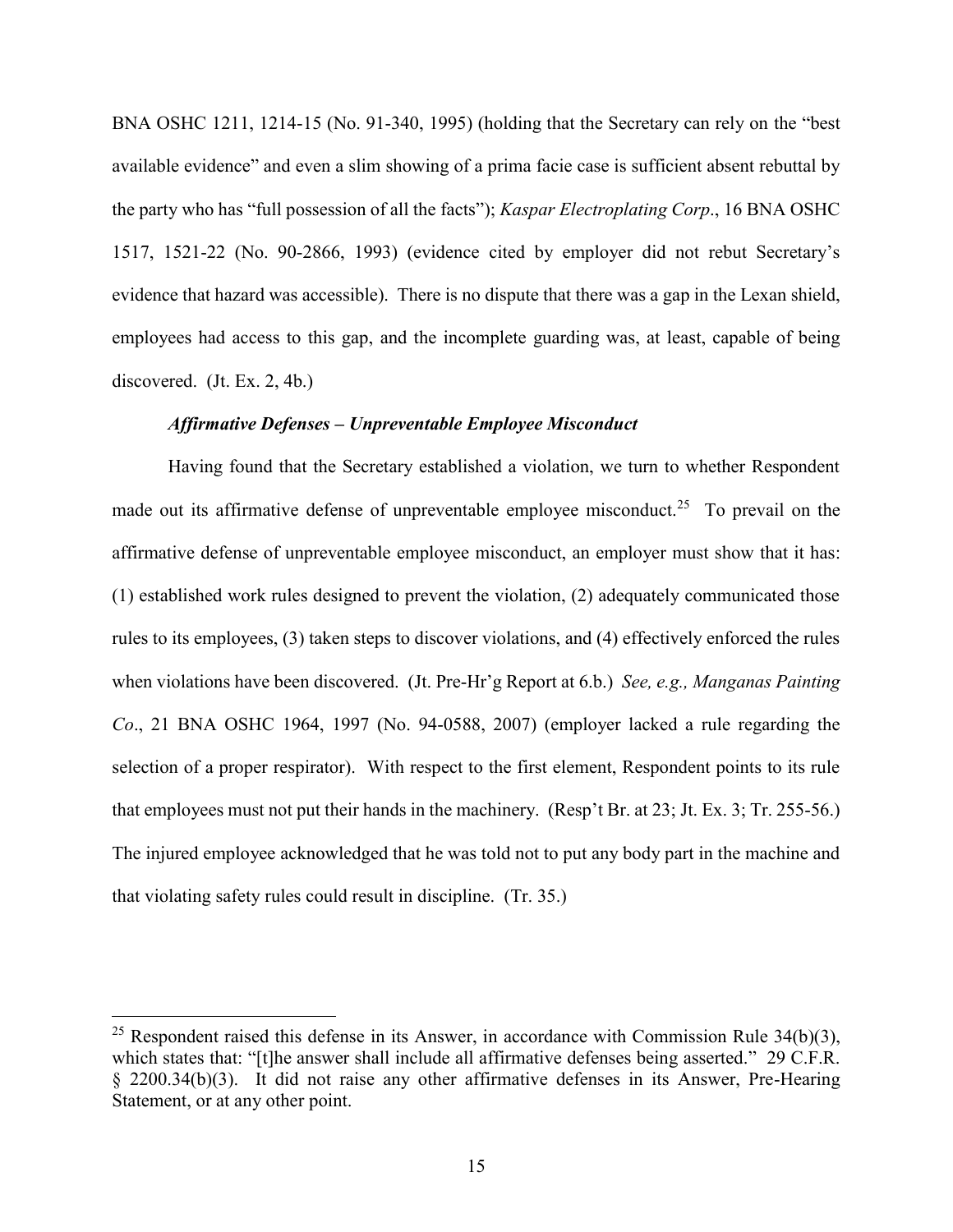While certainly relevant, Respondent's rule about not placing body parts in machines must be viewed in the context of the specific violation as well as Respondent's overall safety program. (Tr. 23-24.) The violation was for failure to guard operators against hazards in the machine area. (Complaint Ex. A.) No guard was removed or altered by an employee. The machine violated the cited standard without any action by an employee—the alleged violation of a work rule to stay out of a point of operation did not create the violative condition. *See PBR, Inc. v. Sec'y of Labor*, 643 F.2d 890, 895 (1st Cir. 1981) (warning employees to exercise caution is not a sufficient work rule to defend against a violation of  $\S$  1910.212(a)(1)). Nor does the rule "reflect the requirements" of the cited standard, which requires machine guarding. *Lake Erie Constr. Co., Inc.,* 21 BNA OSHC 1285, 1287 (No. 02-0520, 2005); *Little Beaver Ranches, Inc*., 10 BNA OSHC 1806, 1811 (No. 77- 2096, 1982) (requiring employees to have "nothing to do with power" and to "stay away from power lines" was an insufficient basis for the employee misconduct defense); *Power Plant Div., Brown & Root, Inc*., 10 BNA OSHC 1837, 1840 (No. 77-2553, 1982) (requiring employees to tie off safety belts was a not a defense to a citation alleging that an open-sided floor lacked a guardrail). The cited standard prescribes physical guarding to protect against inadvertence. *Akron Brick and Block Co*., 3 BNA OSHC 1876 (No. 4859, 1976); *Consol. Aluminum Corp.*, 9 BNA OSHC 1144, 1156 (No. 77-1901, 1980)("warning signs and instructions to employees to avoid the hazards are not as a matter of law an adequate substitute for the physical guarding required by [§ 1910.212(a)(1)]"); *Special Metals Corp*., 9 BNA OSHC 1132, 1134 (No. 76-4940, 1980) ("it is inappropriate to rely on employees to avoid a hazardous condition as the primary means of protecting employees from that condition").

Respondent argues that the injured employee's misconduct resulted in his loss of three fingers. (Resp't Br. at 24.) First, the record does not support this assertion—Respondent did not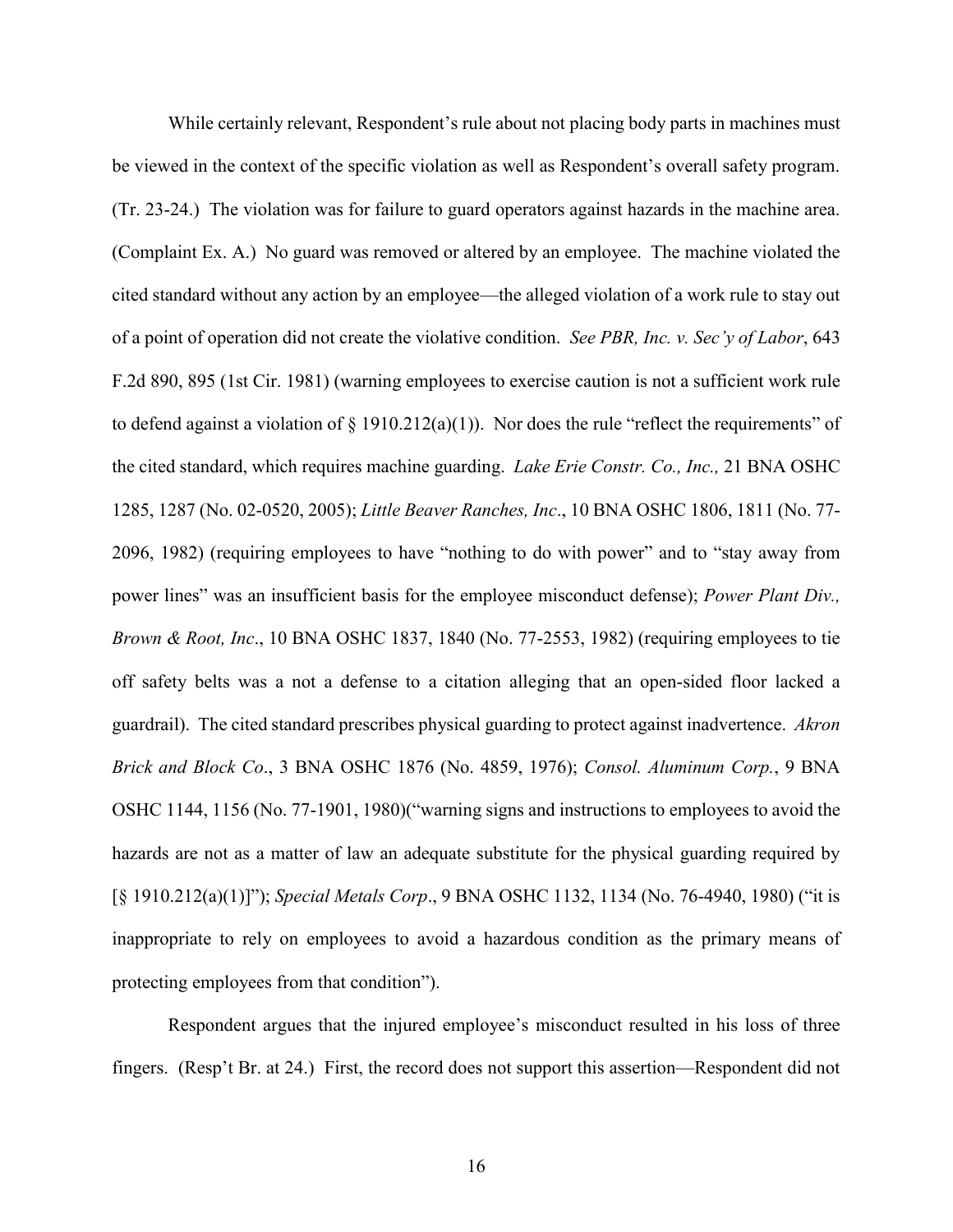establish that the employee caused his own injury. Although the plant manager disputed the worker's account of how the injury occurred, he lacked any direct knowledge of the incident and never talked with the injured employee about what happened.<sup>26</sup> (Tr. 296, 299.)

Second, even if the employee erred, the unpreventable employee misconduct defense does not hinge on how an injury occurred. The focus is on whether the violation resulted from misconduct. That is not the case here. Instructing employees to avoid the point of operation on an automatic press is not a sufficient work rule to prevent the violation. (Tr. 111.) Third, there is no dispute that Respondent's supervision rule was not being followed when the incident occurred. The injured employee had been working at Dentsply for approximately two weeks and had only operated Press 26 for about a day when he was hurt.<sup>27</sup> (Tr. 38.) *See Marson Corp.*, 10 BNA OSHC 1660, 1662 (No. 78-3491, 1982) (rejecting unpreventable employee misconduct defense to a violation of § 1910.212(a)(1) in part because an employee was left unsupervised after initial training). Even though his training was ongoing, he was left unsupervised and exposed to a violative condition, which existed not as the result of any conduct engaged in by the injured

<sup>&</sup>lt;sup>26</sup> In addition to disputing how the injury occurred, Respondent also tried to cast doubt on the injured employee's description of how to load the molds into Press 26. The injured employee believed he was to turn the mold after placing it in the loading area and said a supervisor saw him complete the task this way. (Tr. 25, 28.) The plant manager indicated that "at some point" turning the molds would result in a jam. (Tr. 244, 272.) But he conceded that the approach described by the injured employee did not violate the company's Machine Safe Guarding Policy. (Tr. 182-92, 273; Jt. Ex. 8; Ex. R-2.) And, because neither the trainer nor the direct supervisor testified, no witnesses with direct knowledge of how the injured employee's training actually occurred refuted his account of the instructions given. (Tr. 296, 325-26.) Thus, although the plant manager argued that the trainer would have stopped an employee from turning the molds, there is no direct evidence that this occurred. (Tr. 274.) *See Kaspar*, 16 BNA OSHC at 1521-22 (showing that improperly guarded equipment was unplugged and not in the work area did not rebut Secretary's evidence that hazard was accessible). In any event, the gap in the Lexan shield was present regardless of whether employees turned the molds in the loading area or not.

 $27$  As noted above, Dentsply had a ninety-day training period, which was to include thirty days of direct supervision. (Tr. 186, 191-92, 303: Ex. R-1 at 3.)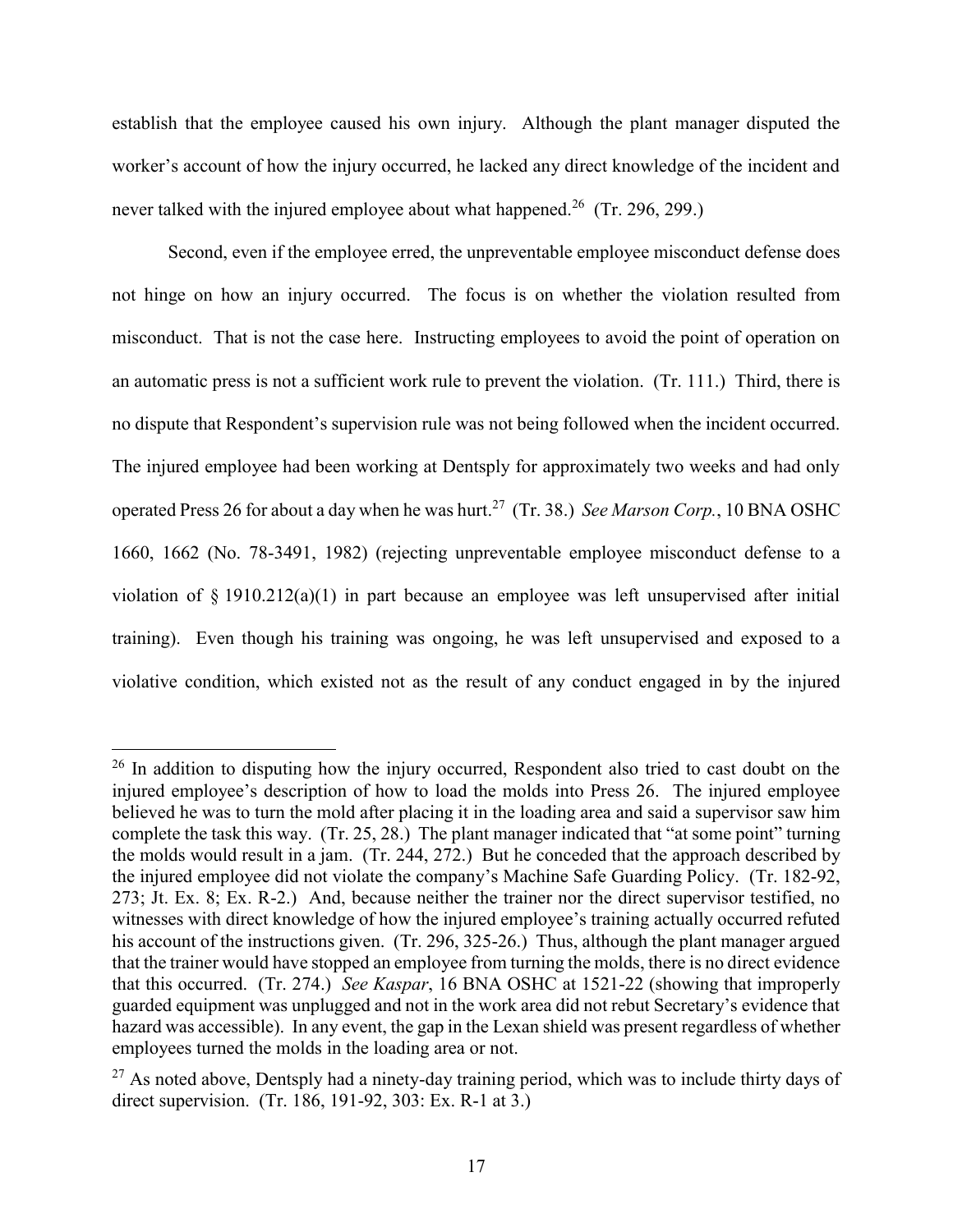employee. (Tr. 29, 139, 186, 303-4.) *See Adams & Mulberry Corp.*, 3 BNA OSHC 1077, 1078 (No. 2548, 1975) (no employee misconduct defense when employees were inexperienced and exposure resulted from poor supervision); *Little Beaver*, 10 BNA OSHC at 1811 (heightened instruction requirement for inexperienced employees); *Lake Erie,* 21 BNA OSHC at 1287 (work rule must be "clearly and effectively communicated to employees").

Particularly in light of the lack of an adequate work rule pertaining to the cited standard, Respondent failed to establish the affirmative defense of unpreventable employee misconduct.

#### *Characterization and Penalty Amount*

*The Secretary characterizes this Citation item as serious. A violation is "serious" if there was a substantial probability that death or serious physical harm could have resulted from the violative condition. 29 U.S.C. § 666(k). The CO testified that there was a likelihood of serious harm and that multiple employees were exposed to the violative condition. (Tr. 98-99; Jt. Ex. 7 at 8.) Amputations of fingers are a serious bodily injury, making it appropriate to characterize the violation as serious. (Tr. 98-99.) See J.C. Watson Co., 22 BNA OSHC 1235, 1241 (No. 05-0175, 2008) (consolidated) (affirming a violation of § 1910.212(a)(1) as serious); Hughes Bros., 6 BNA OSHC at 1833 (finding that partial guarding does not preclude serious characterization of violation).* 

*As for the penalty amount, the Act requires consideration of four factors: (1) the gravity of the violation; (2)* the employer's size; (3) the employer's history; and (4) its good faith. *Amerisig Se., Inc*., 17 BNA OSHC 1659, 1661 (No. 93-1429, 1996) (applying 29 U.S.C. 666(j) to assess the penalty for a violation of  $\S 1910.212(a)(1)$ . Of these, gravity is generally the most important factor. *Id.*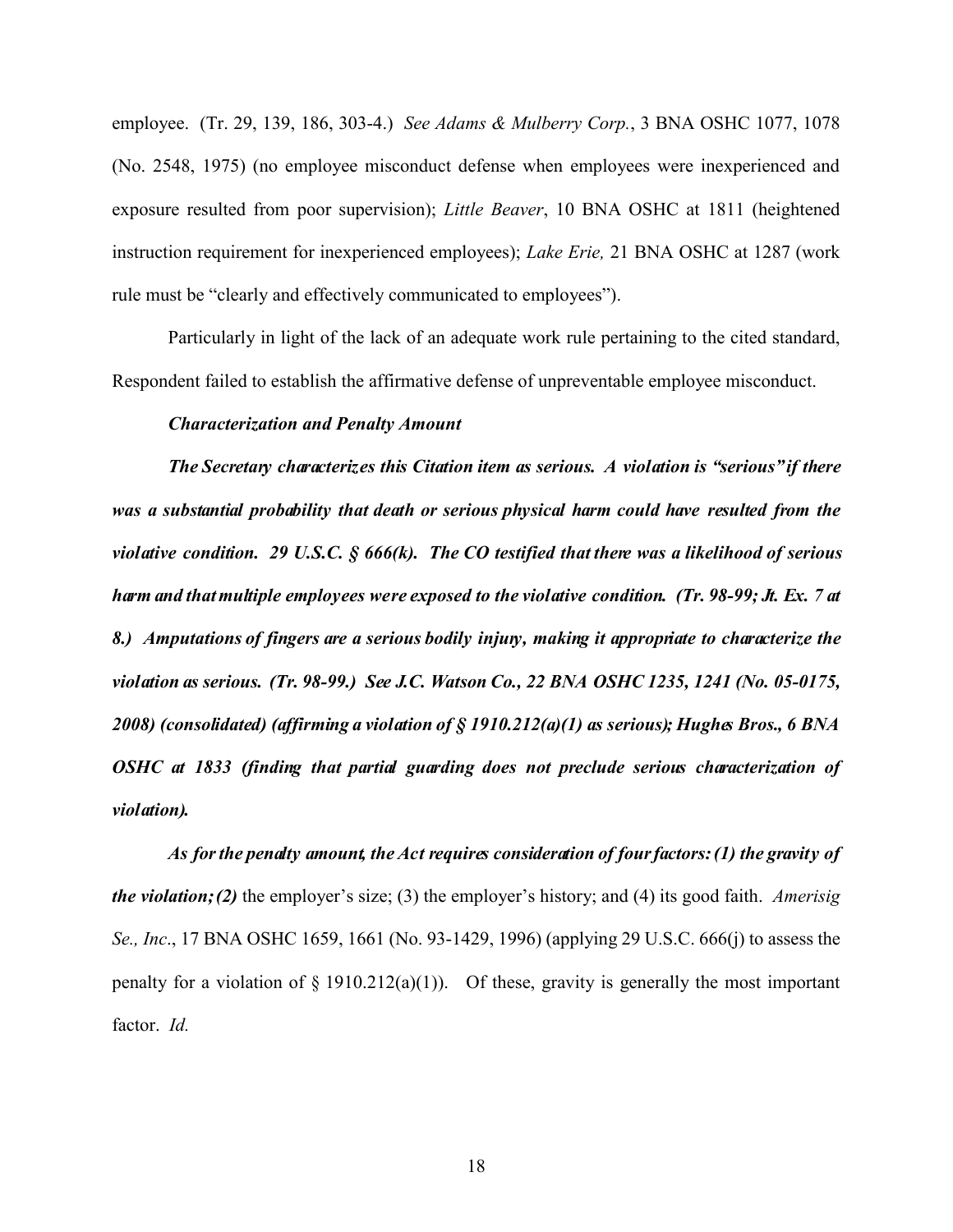*The CO explained that the violation's gravity was high because of the severity of injuries that could occur. (Tr. 99.) The undersigned agrees and finds that the probability of an injury resulting from the violative condition increased because the employee was left unsupervised to work at Press 26 alone just a short way into his training period. (Tr. 29, 99.) See Amerisig, 17 BNA OSHC at 1661 (noting the severity of injuries a press machine can cause when it violates § 1910.212(a)(1)). The plant manager indicated that the company has approximately 700 employees and neither party argues that Respondent's size warrants a penalty reduction. (Tr. 323; Jt. Ex. 7 at 4; Ex. R-1.) As for history, although Respondent has not been previously cited, there was no evidence of past inspections either. So, Respondent's history warrants neither an increase nor a decrease in the penalty amount. See M.V.P. Piping Co., Inc., 24 BNA OSHC 1350, 1352 (No. 12-1233, 2014) (finding that history factor did not support a low penalty when the employer had not been inspected within the past five years). Finally, while Respondent exhibited some good faith by promptly addressing the lack of guarding, the undersigned finds that violation's gravity deserves more weight than this factor. (Stip. E.) See Amerisig, 17 BNA OSHC at 1661 (finding the gravity high despite the precautions taken). Therefore, a penalty of \$7,000 is assessed.* 

## *FINDINGS OF FACT AND CONCLUSIONS OF LAW*

The foregoing decision constitutes the findings of fact and conclusions of law in accordance with Rule 52(a) of the Federal Rules of Civil Procedure.